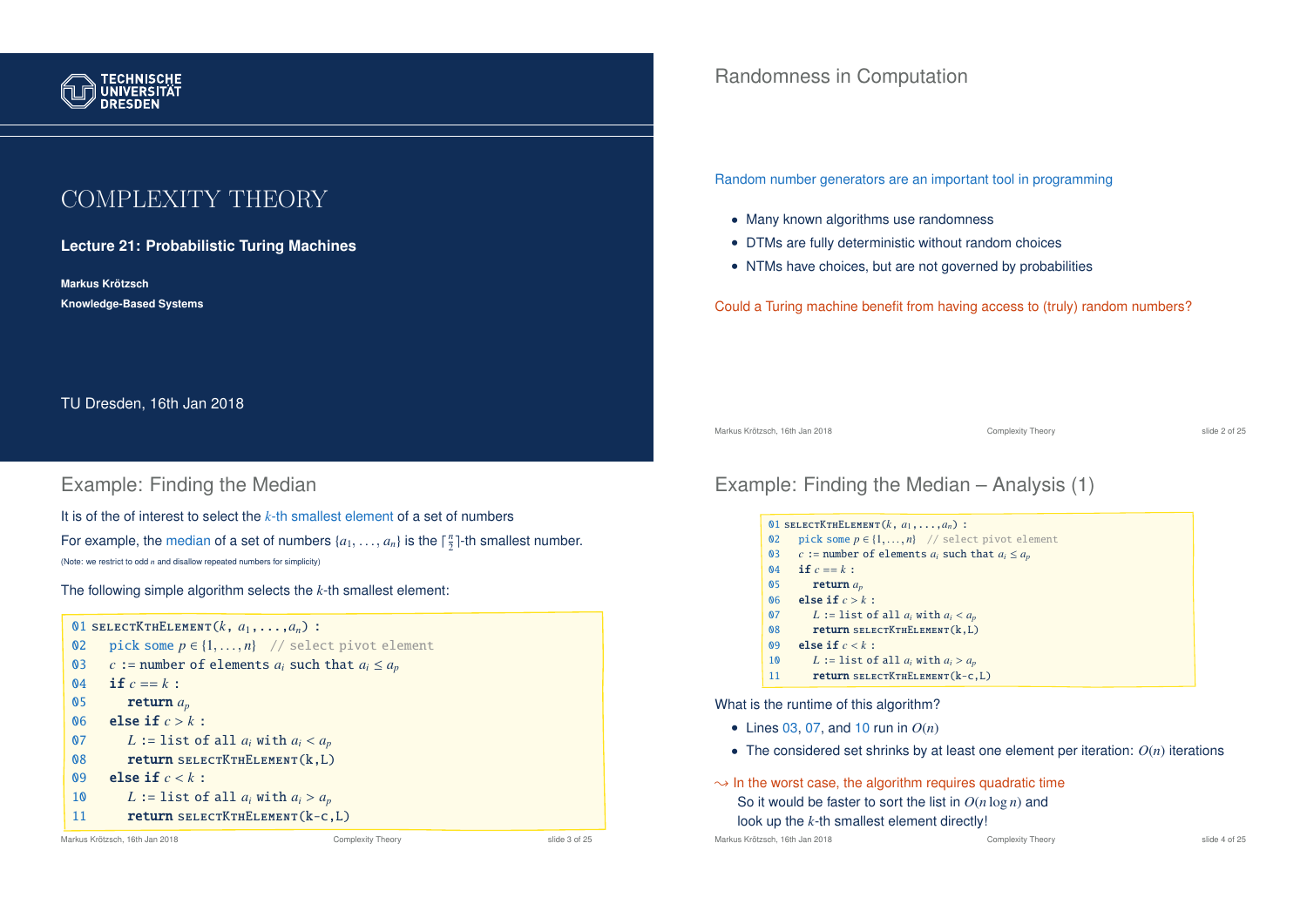Example: Finding the Median – Analysis (2)

|                | 01 SELECTKTHELEMENT $(k, a_1, \ldots, a_n)$ :         |
|----------------|-------------------------------------------------------|
| Q <sub>2</sub> | pick some $p \in \{1, , n\}$ // select pivot element  |
| Q <sub>3</sub> | c := number of elements $a_i$ such that $a_i \le a_p$ |
| $\mathbf{0}4$  | if $c == k$ :                                         |
| 05             | return $a_n$                                          |
| 06             | else if $c > k$ :                                     |
| 07             | L := list of all $a_i$ with $a_i < a_p$               |
| 08             | $return$ SELECT $K$ THELEMENT $(k, L)$                |
| 09             | else if $c < k$ :                                     |
| 10             | L := list of all $a_i$ with $a_i > a_p$               |
| 11             | <b>return</b> SELECTKTHELEMENT $(k-c, L)$             |

However, what if we pick pivot elements at random with uniform probability?

- then it is extremely unlikely that the worst case occurs
- one can show that the expected runtime is linear [Arora & Barak, Section 7.2.1]
- worse than linear runtimes can occur, but the total probability of such runs is  $0$

#### The algorithm runs in almost certain linear time.

A refined implementation that works with repeated numbers is Quickselect. Markus Krötzsch, 16th Jan 2018 Complexity Theory Complexity Theory Slide 5 of 25

The Language of a PTM

Under which condition should we say "*w* is accepted by the PTM M"?

**Some options:** *w* is accepted by the PTM M if ...

- (1) it is possible that it will halt and accept
- (2) it is more likely than not that it will halt and accept
- (3) it is more likely than, say, 0.75 that it will halt and accept
- (4) it is certain that it will halt and accept (probability 1)

**Main question:** Which definition is needed to obtain practical algorithms?

- (1) corresponds to the usual acceptance condition for NTMs.
- (4) corresponds to the usual acceptance condition for "co-NTMs".
- (2) is similarly difficult to check (majority vote over all runs).
- (3) could be useful for determining *w* ∈ **L**(M) with high probability, but how would we know if  $w \notin L(M)$ ?
- $\rightarrow$  Definitions do not seem to capture practical & efficient probabilistic algorithms yet

Markus Krötzsch, 16th Jan 2018 **Complexity Theory** Complexity Theory Slide 7 of 25

### Probabilistic Turing Machines

How can we incorporate the power of true randomness into Turing machine definition?

**Definition 21.1:** A probabilistic Turing machine (PTM) is a Turing machine with two deterministic transition functions,  $\delta_0$  and  $\delta_1$ .

A run of a PTM is a TM run that uses either of the two transitions in each step.

- PTMs therefore are very similar to NTMs with (at most) two options per step
- We think of transitions as being selected randomly, with equal probability of 0.5: the PTM flips a fair coin in each step
- A DTM is a special PTM where both transition functions are the same

**Example 21.2:** The task of picking a random pivot element  $p \in \{1, ..., n\}$  with uniform probability can be achieved by a PTM:

- (1) Perform  $\ell$  coin flips, where  $\ell$  is the least number with  $2^{\ell} \ge n$
- (2) Each outcome  $\{1, \ldots, n\}$  corresponds to one combination of the  $\ell$  flips
- (3) For any other combination (if  $n \neq 2^{\ell}$ ): goto (1) Note that the probability of infinite repetition is 0.

Markus Krötzsch, 16th Jan 2018 Complexity Theory slide 6 of 25

### Random numbers as witnesses

Towards efficient probabilistic algorithms, we can restrict to PTMs where any run is guaranteed to be of polynomial length.

A useful alternative view on such PTMs is as follows:

**Definition 21.3 (Polytime PTM, alternative definition):** A polynomially timebounded PTM is a polynomially time-bounded deterministic TM that receives inputs of the form  $w \# r$ , where  $w \in \Sigma^*$  is an input word, and  $r \in \{0, 1\}^*$  is a sequence of random numbers of length polynomial in |*w*|. If *w*#*r* is accepted, we may call *r* a witness for *w*.

Note the similarity to the notion of polynomial verifiers used for NP.

The prior definition is closely related to the alternative version:

- Every run of a PTM corresponds to a sequence of results of coin flips
- Polytime PTMs only perform a polynomially bounded number of coin flips
- A DTM can simulate the same computation when given the outcome of the coin flips as part of the input

(Note: the polynomial bound comes from a fixed polynomial for the given TM, of course) Markus Krötzsch, 16th Jan 2018 Complexity Theory slide 8 of 25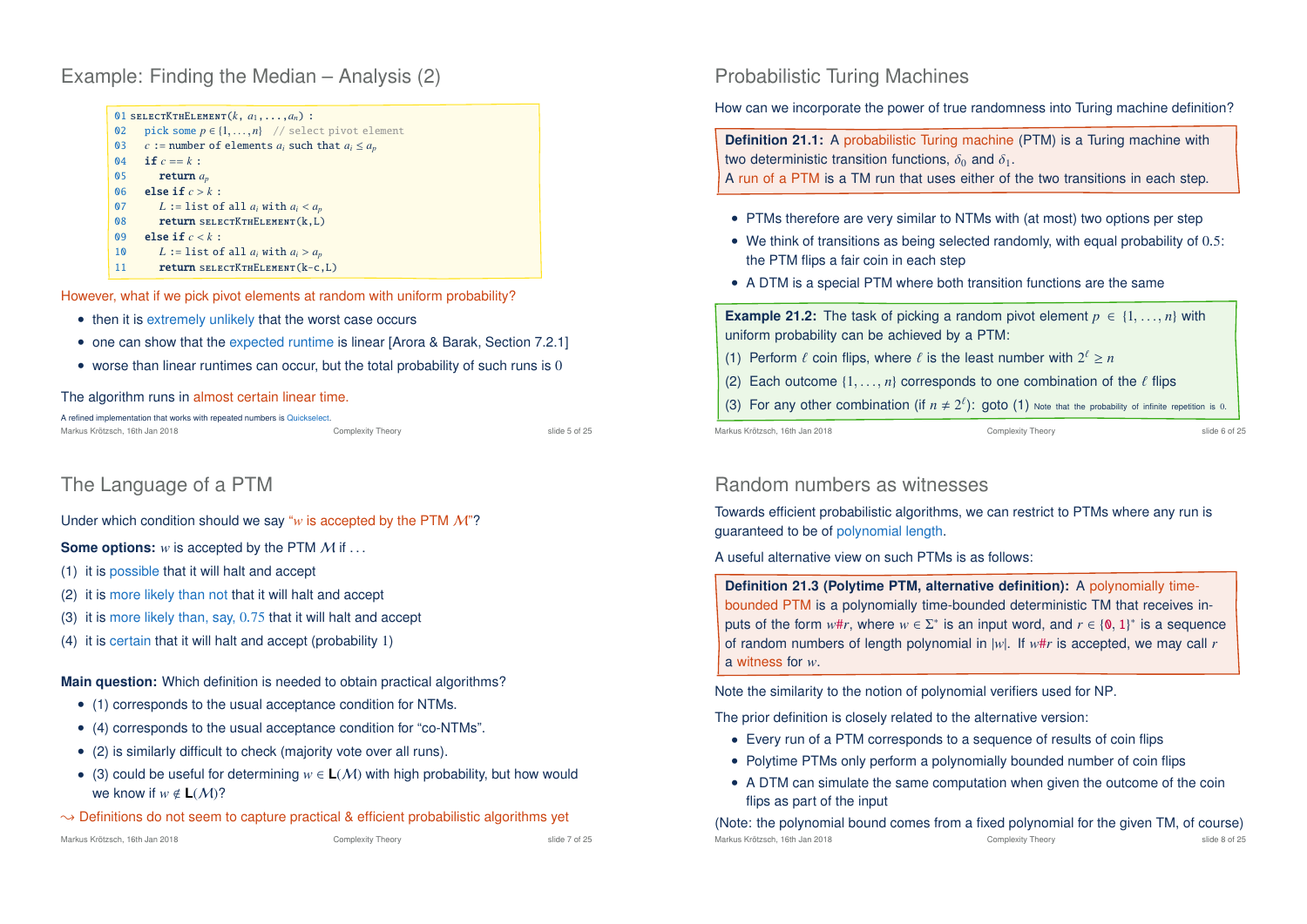# PP: Polynomial Probabilistic Time

Markus Krötzsch, 16th Jan 2018 Complexity Theory Complexity Theory Slide 9 of 25

# PP is hard (1)

It turns out that PP is far from capturing the idea of "practically efficient":

**Theorem 21.5:** NP ⊆ PP

**Proof:** Since DTMs are special cases of PTMs,  $L_1 \in PP$  and  $L_2 \leq_m L_1$  imply  $L_2 \in PP$ . It therefore suffices to show that some NP-complete problem is in PP.

The following PP algorithm M solves **S**at on input formula ϕ:

- (1) Randomly guess an assignment for  $\varphi$ .
- (2) If the assignment satisfies  $\varphi$ , accept.

(3) If the assignment does not satisfy  $\varphi$ , randomly accept or reject with equal probability. Therefore:

- if  $\varphi$  is unsatisfiable, Pr  $[M \text{ accepts } \varphi] = \frac{1}{2}$ : the input is rejected;
- if  $\varphi$  is satisfiable, Pr [*M* accepts  $\varphi$ ] >  $\frac{1}{2}$ : the input is accepted.

## Polynomial Probabilistic Time

The challenge of defining practical algorithms is illustrated by a basic class of PTM languages based on polynomial time bounds:

**Definition 21.4:** A language **L** is in Polynomial Probabilistic Time (PP) if there is a PTM M such that:

- there is a polynomial function  $f$  such that  $M$  will always halt after  $f(|w|)$  steps on all input words *w*,
- if  $w \in L$ , then Pr [*M* accepts  $w$ ] >  $\frac{1}{2}$ ,
- if  $w \notin L$ , then Pr [*M* accepts  $w \leq \frac{1}{2}$ .

**Alternative view:** We could also say that M is a polynomially time-bounded PTM that accepts any word that is accepted in the majority of runs (or: the majority of witnesses)  $\rightarrow$  PP is sometimes called Majority-P (which would indeed be a better name)

```
Markus Krötzsch, 16th Jan 2018 Complexity Theory slide 10 of 25
```
## Complementing PP (1)

**Theorem 21.6:** PP is closed under complement.

**Proof:** Let **L**  $\in$  PP be accepted by PTM M, time-bounded by the polynomial  $p(n)$ . We therefore know:

- If  $w \in L$ , then Pr [*M* accepts  $w$ ] >  $\frac{1}{2}$
- If  $w \notin L$ , then Pr [*M* accepts  $w \leq \frac{1}{2}$

We first ensure that, in the second case, no word is accepted with probability  $\frac{1}{2}$ .

We construct an PTM  $\mathcal M'$  that first executes  $\mathcal M$ , and then:

- if  $M$  rejects:  $M'$  rejects
- if M accepts:  $M'$  flips coins for  $p(n) + 1$  steps, rejects if they all of these coins are heads, and accepts otherwise.

This gives us Pr [*M'* accepts  $w$ ] = Pr [*M* accepts  $w$ ] –  $(\frac{1}{2})^{p(n)+1}$  for all  $w \in \Sigma^*$ .

We will show that M' still describes the language **L**.

Markus Krötzsch, 16th Jan 2018 Complexity Theory Complexity Theory slide 11 of 25

Markus Krötzsch, 16th Jan 2018 Complexity Theory Complexity Theory Slide 12 of 25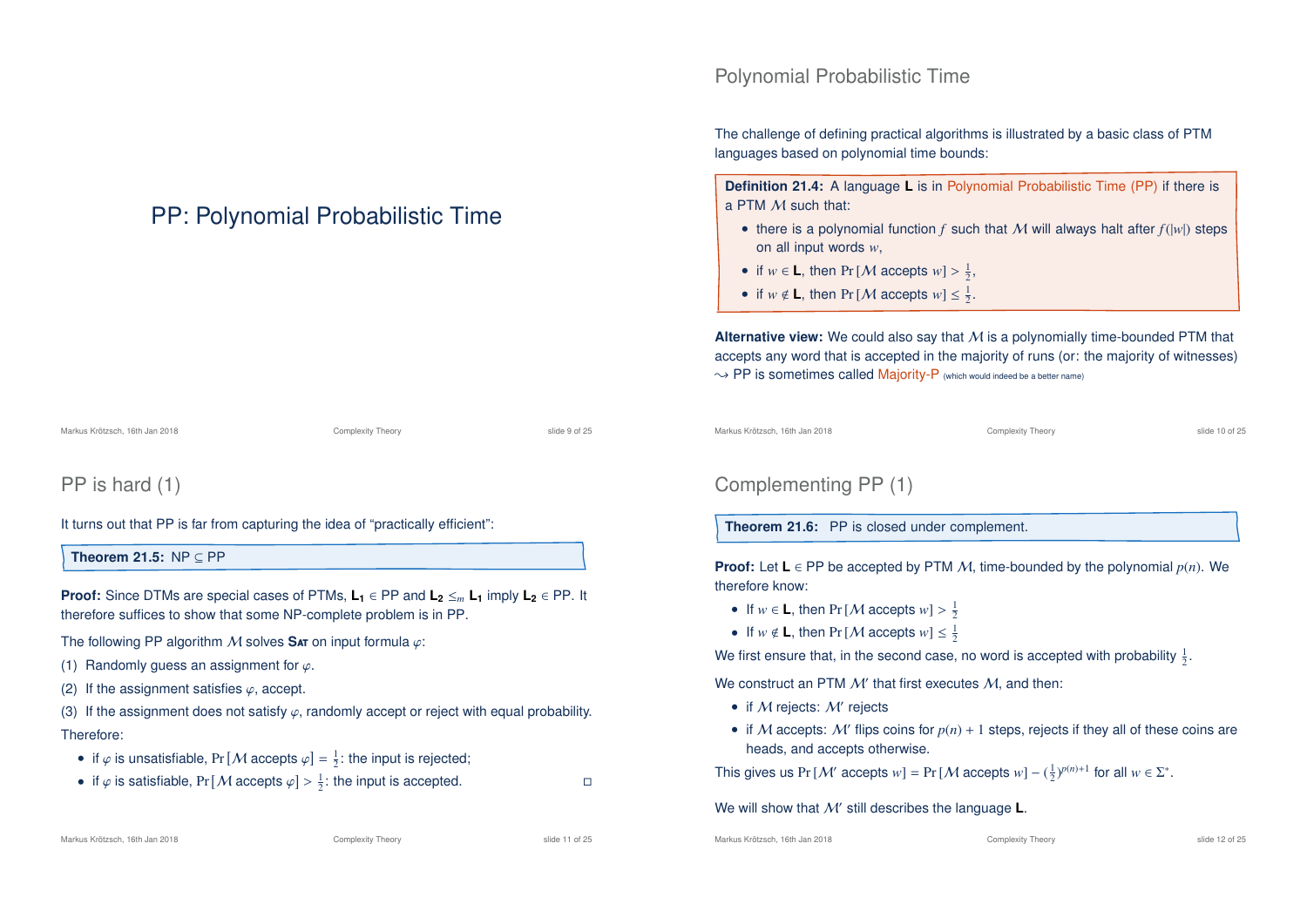```
Complementing PP (2)
```
**Theorem 21.7:** PP is closed under complement.

**Proof (continued):** Pr [M' accepts  $w$ ] = Pr [M accepts  $w$ ] –  $(\frac{1}{2})^{p(n)+1}$ . We claim:

- If  $w \in L$ , then Pr  $[M'$  accepts  $w$ ] >  $\frac{1}{2}$
- If  $w \notin L$ , then Pr [M' accepts  $w$ ] <  $\frac{1}{2}$

The second inequality is clear (we subtract a non-zero number from  $\leq \frac{1}{2}$ ).

The first inequality follows since the probability of any run of M on inputs of length *n* is an integer multiple of  $(\frac{1}{2})^{p(n)}$ . The same holds for sums of probabilities of runs, hence, if *w* ∈ **L**, then Pr [*M* accepts *w*] ≥  $\frac{1}{2} + (\frac{1}{2})^{p(n)}$ . The claim follows since  $(\frac{1}{2})^{p(n)} > (\frac{1}{2})^{p(n)+1}$ .

To finish the proof, we construct the complement  $\overline{\mathcal{M}'}$  of  $\mathcal{M}'$  by exchanging accepting and non-accepting states in  $\mathcal{M}'$ . Then:

- If  $w \in L$ , then  $Pr\left[\overline{\mathcal{M}'}\right]$  accepts  $w > \frac{1}{2}$
- If  $w \notin L$ , then  $Pr\left[\overline{\mathcal{M}'}\right]$  accepts  $w > \frac{1}{2}$

as required.  $\Box$ 

Markus Krötzsch, 16th Jan 2018 Complexity Theory slide 13 of 25

## An upper bound for PP

We can also find a suitable upper bound for PP:

**Theorem 21.10:** PP ⊆ PSpace

**Proof:** Consider a PTM M that runs in time bounded by the polynomial *p*(*n*).

We can decide if M accepts input *w* as follows:

(1) for each word  $r \in \{0, 1\}^{p(|w|)}$ :

(2) decide if M has an accepting run on  $w$  for the sequence  $r$  of random numbers;

(3) accept if the total number of accepting runs is greater than  $2^{p(|w|)-1}$ , else reject.

This algorithm runs in polynomial space, as each iteration only needs to store *r* and the tape of the simulated polynomial TM computation. Since NP  $\subseteq$  PP (Theorem 21.5), we also get:

**Corollary 21.8:** coNP ⊆ PP

PP therefore appears to be strictly harder than NP or coNP.

The following strong result also hints in this direction:

**Theorem 21.9:**  $PH \subseteq P^{PP}$ 

**Note:** The proof is based on a non-trivial result known as Toda's Theorem, which is about complexity classes where one can count satisfying assignments of propositional formulae ("**#S**at"), together with the insight that this count can be computed in polynomial time using a PP oracle.

Markus Krötzsch, 16th Jan 2018 Complexity Theory slide 14 of 25

## Complete problems for PP

We can define PP-hardness and PP-completeness using polynomial many-one reductions as before.

Using the similarity with NP, it is not hard to find a PP-complete problem:

#### **M**aj**S**at

Input: A propositional logic formula  $\varphi$ .

Problem: Is  $\varphi$  satisfied by more than half of its assignments?

It is not hard to reduce the question whether a PTMs accepts an input to **M**aj**S**at:

- Describe the behaviour of the PTM in logic, as in the proof of the Cook-Levin Theorem
- Each satisfying assignment then corresponds to one run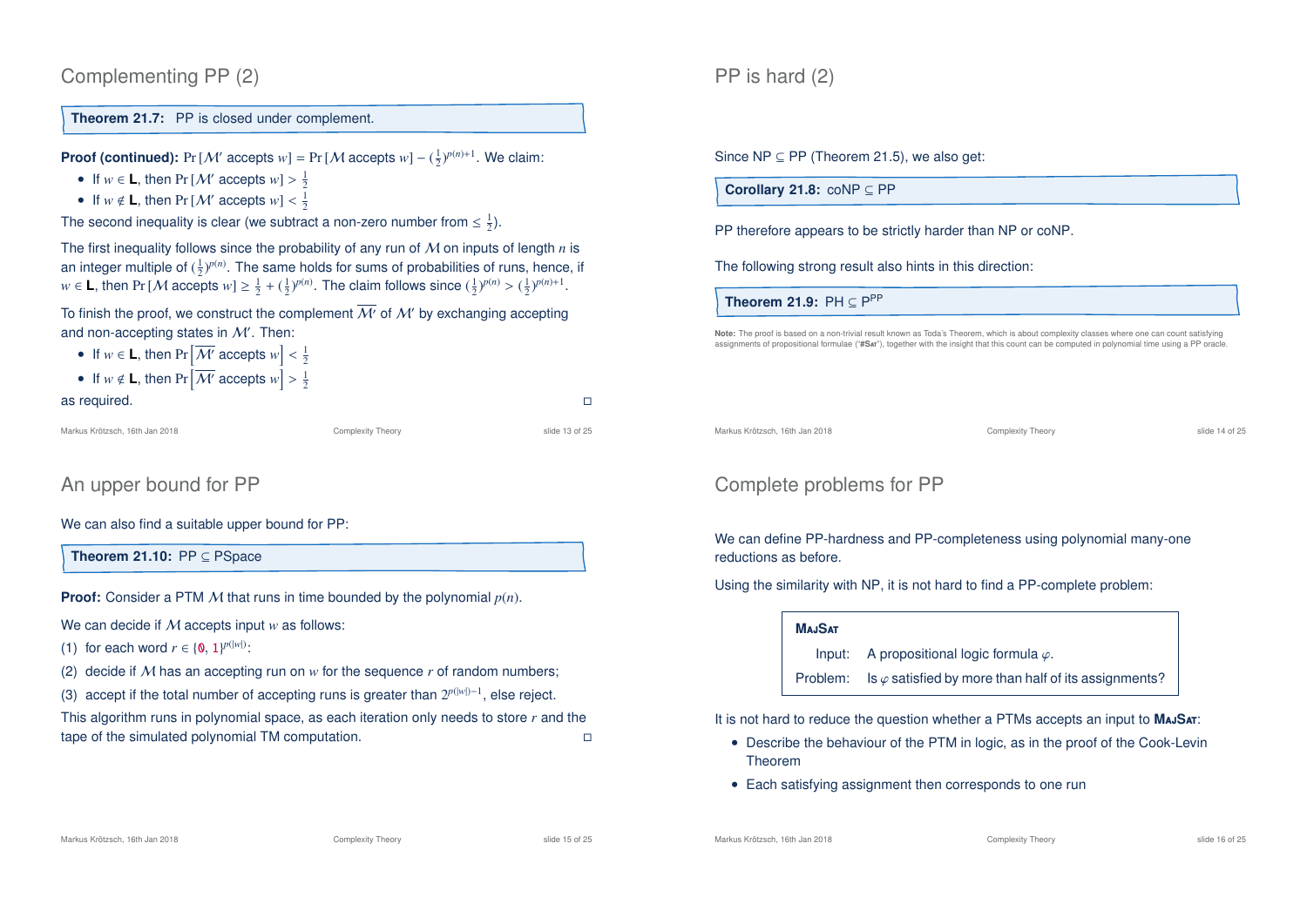How to use PTMs in practice

A practical idea for using PTMs:

- The output of a PTM on a single (random) run is governed by probabilities
- We can repeat the run many times to be more certain about the result

**Problem:** The acceptance probability for words in languages in PP can be arbitrarily close to  $\frac{1}{2}$ :

- It is enough if 2 *<sup>m</sup>*−<sup>1</sup> + 1 runs accept out of 2 *<sup>m</sup>* runs overall
- So one would need an exponential number of repetitions to become reasonably certain
- $\rightarrow$  Not a meaningful way of doing probabilistic computing

We would rather like PTMs to accept with a fixed probability that does not converge to  $\frac{1}{2}$ .

Markus Krötzsch, 16th Jan 2018 Complexity Theory slide 17 of 25

### A practical probabilistic class

The following way of deciding languages is based on a more easily detectable difference in acceptance probabilities:

BPP: A practical probabilistic class

**Definition 21.11:** A language **L** is in Bounded-Error Polynomial Probabilistic Time (BPP) if there is a PTM  $M$  such that:

- there is a polynomial function  $f$  such that  $M$  will always halt after  $f(|w|)$  steps on all input words *w*,
- if  $w \in L$ , then Pr [*M* accepts  $w \geq \frac{2}{3}$ ,
- if  $w \notin L$ , then Pr [*M* accepts  $w \leq \frac{1}{3}$ .

**In other words:** Languages in BPP are decided by polynomially time-bounded PTMs with error probability  $\leq \frac{1}{3}$ .

Note that the bound on the error probability is uniform across all inputs:

- For any given input, the probability for a correct answer is at least  $\frac{2}{3}$
- It would be weaker to require that the probability of a correct answer is at least  $\frac{2}{3}$ over the space of all possible inputs (this would allow worse probabilities on some inputs)

Markus Krötzsch, 16th Jan 2018 Complexity Theory slide 18 of 25

### Better error bounds

Intuition suggests: If we run an PTM for a BPP language multiple times, then we can increase our certainty of a particular outcome.

#### **Approach:**

- Given input *w*, run M for *k* times
- Accept if the majority of these runs accepts, and reject otherwise.

Which outcome do we expect when repeating a random experiment *k* times?

- The probability of a single correct answer is  $p \geq \frac{2}{3}$
- We therefore expect a percentage *p* of runs to return the correct result

What is the probability that we see some significant deviation from this expectation?

- It is still possible that only less than half of the runs return the correct result anyway
- How likely is this, depending on the number of repetitions *k*?

Markus Krötzsch, 16th Jan 2018 Complexity Theory slide 19 of 25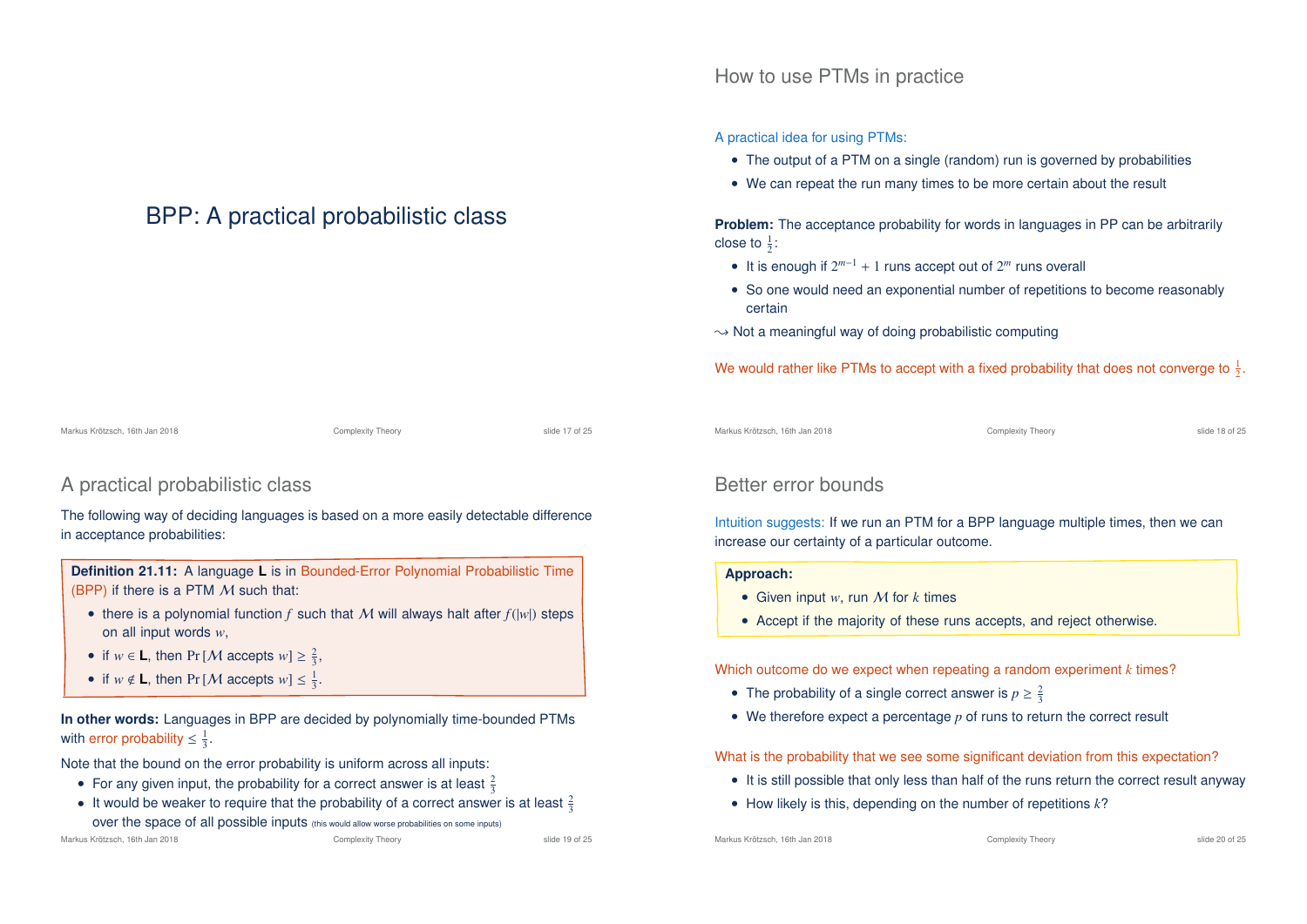### Chernoff bounds

Chernoff bounds are a general type of result for estimating the probability of a certain deviation from the expectation when repeating a random experiment.

There are many such bounds – some more accurate, some more usable. We merely give the following simplified special case:

**Theorem 21.12:** Let  $X_1, \ldots, X_k$  be mutually independent random variables that can take values from  $\{0, 1\}$ , and let  $\mu = \sum_{i=1}^{k} E[X_i]$  be the sum of their expected values. Then, for every constant  $0 < \delta < 1$ :

$$
\Pr\left[\left|\sum_{i=1}^k X_i - \mu\right| \ge \delta \mu\right] \le e^{-\delta^2 \mu/4}
$$

**Example 21.13:** Consider  $k = 1000$  tosses of fair coins,  $X_1, \ldots, X_{1000}$ , with heads corresponding to result 1 and tails corresponding to 0. We expect  $\mu = \sum_{i=1}^{n} E[X_i] =$ 500 to be the sum of these experiments. By the above bound, the probability of seeing  $600 = 500 + 0.2 \cdot 500$  or more heads is

$$
\Pr\left[\left|\sum_{i=1}^{k} X_i - 500\right| \ge 100\right] \le e^{-0.2^2 \cdot 500/4} \le 0.0068.
$$

!<br>Markus Krötzsch, 16th Jan 2018 Complexity Theory slide 21 of 25 of 25 of 25 of 25 of 25 of 25 of 25 of 25 of 25

### Much better error bounds (continued)

We can now show that even a small, input-dependent probability of finding correct answers is enough to construct an algorithm whose certainty is exponentially close to 1:

**Theorem 21.14:** Consider a language **L** and a polynomially time-bounded PTM M for which there is a constant  $c > 0$  such that, for every word  $w \in \Sigma^*$ ,  $Pr[M$  classifies *w* correctly]  $\geq \frac{1}{2} + |w|^{-c}$ . Then, for every constant  $d > 0$ , there is a polynomially time-bounded PTM M' such that  $Pr[M'$  classifies *w* correctly]  $\geq 1 - 2^{-|w|^d}$ .

**Proof (continued):** We are interested in the probability that at least half of the runs are correct. This can be achieved by setting  $\delta = \frac{1}{2} \cdot |w|^{-c}$ .

Our Chernoff bound then yields:

$$
\Pr\left[\left|\sum_{i=1}^k X_i - p_k\right| \ge \delta p k\right] \le e^{-\delta^2 p k/4} = e^{-\left(\frac{1}{2}\cdot|w|^{-c}\right)^2 p k/4} \le e^{-\frac{1}{4|w|^{2c}} \cdot \frac{1}{2}\cdot 8|w|^{2c+d}} \le e^{-|w|^d} \le 2^{-|w|^d}
$$

(where the estimations are dropping some higher-order terms for simplification).

### Much better error bounds

We can now show that even a small, input-dependent probability of finding correct answers is enough to construct an algorithm whose certainty is exponentially close to 1:

**Theorem 21.14:** Consider a language **L** and a polynomially time-bounded PTM M for which there is a constant  $c > 0$  such that, for every word  $w \in \Sigma^*$ ,  $Pr[\mathcal{M}$  classifies *w* correctly]  $\geq \frac{1}{2} + |w|^{-c}$ . Then, for every constant  $d > 0$ , there is a polynomially time-bounded PTM M' such that  $Pr[M'$  classifies *w* correctly]  $\geq 1 - 2^{-|w|^d}$ .

**Proof:** We construct M' as before by running M for *k* times, where we set  $k = 8|w|^{2c+d}$ . Note that this is number of repetitions is polynomial in |*w*|.

To use our Chernoff bound, define *k* random variables  $X_i$  with  $X_i = 1$  if the *i*th run of M returns the correct result:

- Set *p* to be  $Pr[X_i = 1] \ge \frac{1}{2} + |w|^{-c}$
- Then  $E[\sum_{i=1}^{k} X_i] = pk$

Markus Krötzsch, 16th Jan 2018 Complexity Theory slide 22 of 25

## BPP is robust

Theorem 21.14 gives a massive improvement in certainty at only polynomial cost. As a special case, we can apply this to BPP (where probabilities are fixed):

**Corollary 21.15:** Defining the class BPP with any bounded error probability  $\langle \frac{1}{2} \rangle$ instead of  $\frac{1}{3}$  leads to the same class of languages.

**Corollary 21.16:** For any language in BPP, there is a polynomial time algorithm with exponentially low probability of error.

### BPP might be better than P for describing what is "tractable in practice."